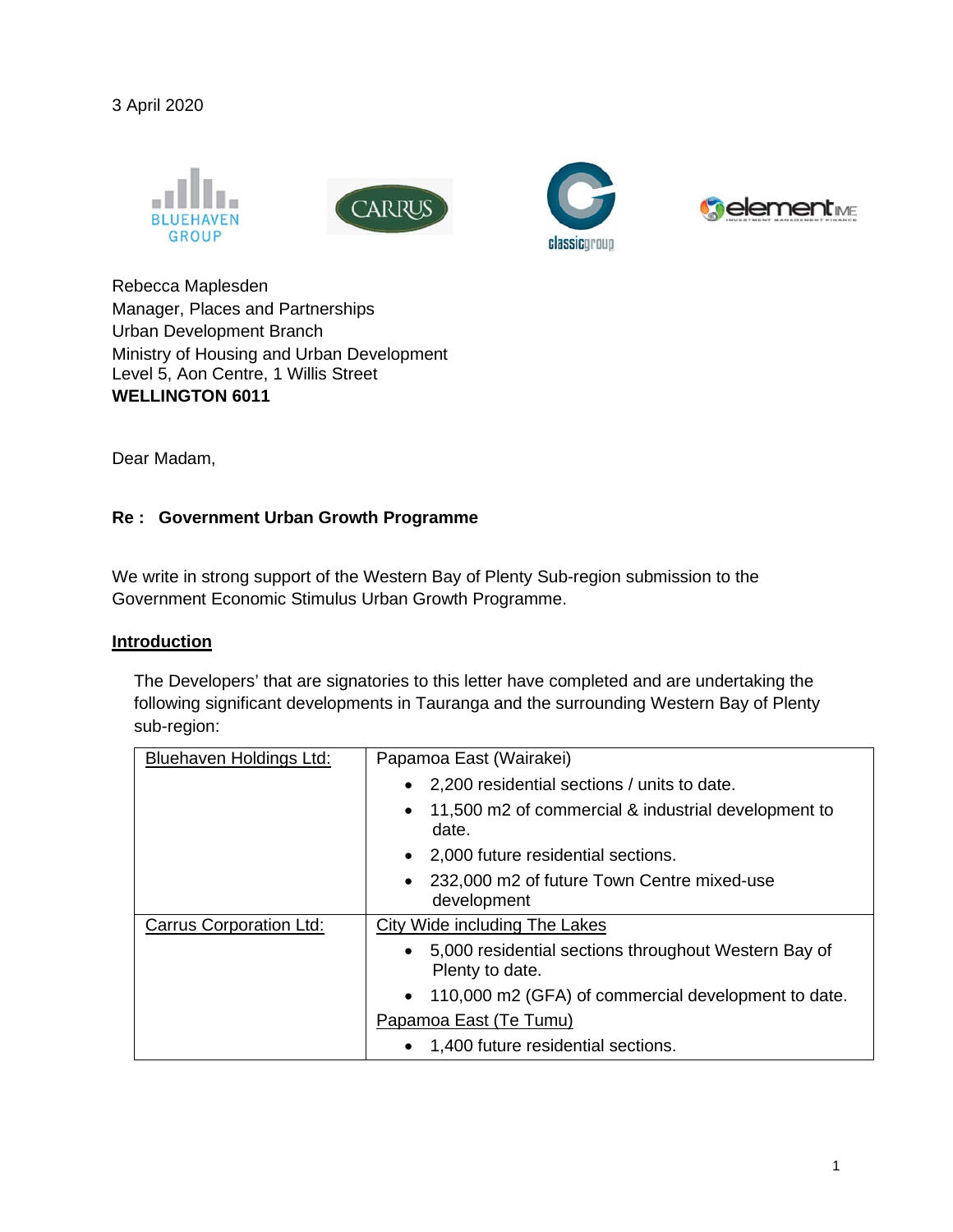| <b>Classic Developments Ltd:</b> | City Wide                                                                     |  |
|----------------------------------|-------------------------------------------------------------------------------|--|
|                                  | 4,000 residential sections to date.<br>$\bullet$                              |  |
|                                  | <b>Tauriko West</b>                                                           |  |
|                                  | • 3,500 future residential sections.                                          |  |
| Element IMF Ltd:                 | Tauriko                                                                       |  |
|                                  | 1,350,000 m2 net industrial development to date.<br>$\bullet$                 |  |
|                                  | 910,000 m2 of net future industrial / commercial<br>$\bullet$<br>development. |  |
|                                  | Tauriko West                                                                  |  |
|                                  | 700 of future residential sections.                                           |  |

## **Key Challenges & Issues Facing Tauranga and the Western Bay of Plenty Sub-Region**

| The key issues are:                                                               |                                                                                                                                                                                                                                                                                                                                                                     |
|-----------------------------------------------------------------------------------|---------------------------------------------------------------------------------------------------------------------------------------------------------------------------------------------------------------------------------------------------------------------------------------------------------------------------------------------------------------------|
| a) Re-Zoning and unlocking Land Supply                                            | There is available land supply in the two large<br>Urban Growth Areas which are currently being<br>planned at Te Tumu and Tauriko West. The re-<br>zoning process is however constrained by<br>uncertainties around the funding and provision of<br>infrastructure and the conventional Resource<br>Management Act (RMA) processes which take<br>many years.        |
| b) Funding and provision of Infrastructure<br>for the Urban Growth Corridors; and | The funding and provision of Infrastructure is<br>critical to unlocking the Urban Growth Corridors,<br>delivering much needed housing and building<br>communities.<br>The TCC balance sheet cannot sustain the level<br>of funding required to plan and deliver the<br>required infrastructure.                                                                     |
| c) Regulatory process and restrictions<br>under the RMA                           | The traditional RMA Schedule 1 Plan Change<br>Process combined with the requirements under<br>the Bay of Plenty Regional Policy Statement has<br>considerable regulatory hurdles and time risks.<br>The fast-tracked RMA streamlined regulatory<br>process is required in order to open up the much-<br>needed land supply planned for Te Tumu and<br>Tauriko West. |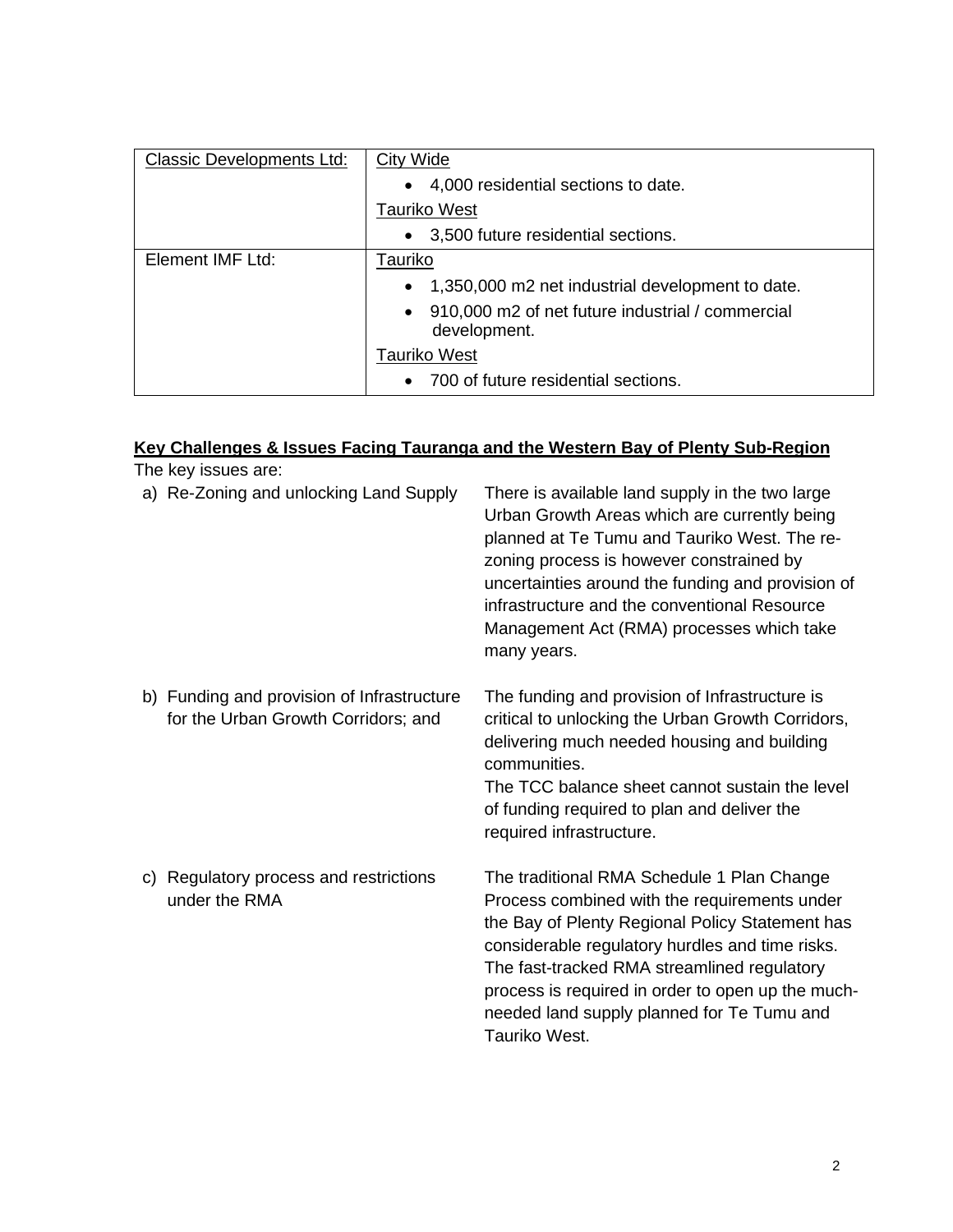## **Developers' Undertakings**

The Developers wish to provide the Government with assurance that economic stimulus investments it makes in the urban growth areas in the Western Bay of Plenty Sub-region will be supported by genuine co-investment by the private sector. This will mean that not only will the Government's initial investment in public infrastructure deliver tangible economic stimulus, but it also will create a second wave of economic stimulus within the private sector with developers proceeding with investment with the view to having market ready land when the economy picks up again post COVID-19.

Furthermore, having been through several property cycles this group of experienced developers recognise that whilst most developers are averse to land development during recessions, we recognise that there are opportunities post Covid-19 to develop more costeffectively and efficiently by stripping out cost and streamlining what has become an unnecessarily complex construction supply chain in NZ. It is historically the best time to undertake land development so that when the market takes off again no momentum is lost.

In summary:

- 1. The Developers strongly support the Western Bay of Plenty Sub-region submission.
- 2. The Developers are ready, willing and able to invest in the Urban Growth Corridors identified in the Western Bay of Plenty Sub-region submission, they are however are unable to do this without commitments by Councils' and/or the Government to fund and provide the key public infrastructure required to service the Urban Growth Corridors.
- 3. The Developers have delivered a significant amount of the Western Bay of Plenty Subregion growth over the last 15 years and have and are committed to collaboratively working with the Councils' to deliver communities in the Urban Growth Corridors.
- 4. The planning carried out in each of the Urban Growth Corridors is centred on multimodal transport options which the Developers support.

Yours faithfully,

Bluehaven Holdings Limited Nathan York: CEO Email:



nathan@bhml.co.nz



Carrus Corporation Limited Scott Adams: Managing Director Email:

aliwa

Scott@carrus.co.nz